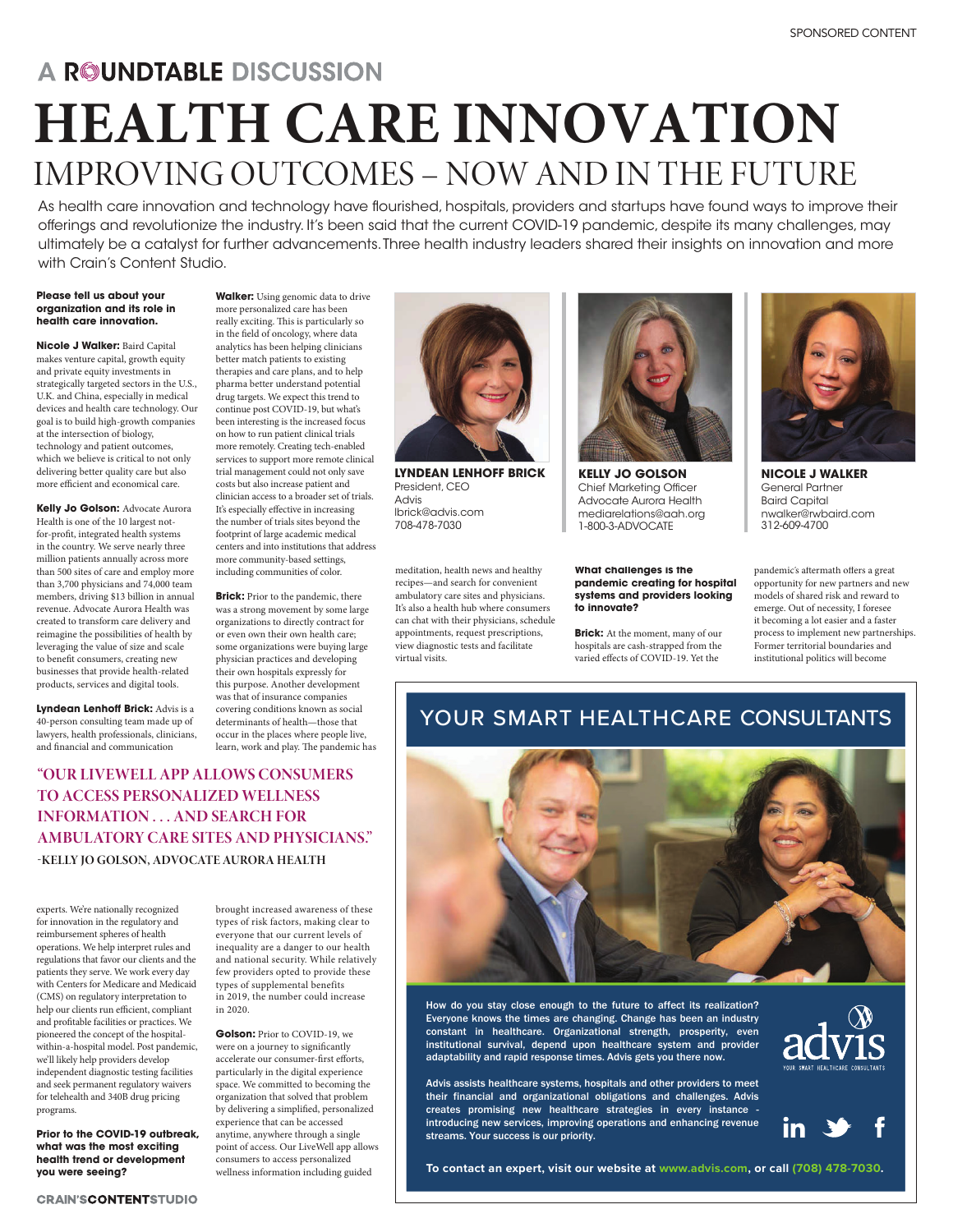## A R©UNDTABLE DISCUSSION **HEALTH CARE INNOVATION** IMPROVING OUTCOMES – NOW AND IN THE FUTURE

less important. Certainly, telehealth acceptance was swift because of the obvious need. Saving money and proving quality care through whatever means attainable will become the mantra of the next decade. Providers can build on this foundation.

**Golson:** Financial challenges are real, as is the challenge of regaining consumer confidence. Our purpose calls us to help people live well, which is hard to do when consumers who are fearful of COVID-19 exposure are reluctant to seek the care they need. We recognize that the various messages can be confusing and scary. On one hand, we're telling people the great importance of staying home and quarantining, but we're also trying to educate them that it's safe to come to the hospital or doctor's office when they need care. It's an ongoing challenge.

**Are there areas of innovation that may benefit from actions put in place to address COVID-19?** 

**Brick:** Yes, and the hospital-at-home model is one example. Sick COVID patients are monitored from home through remote devices. Coupled with periodic on-site medical intervention and other necessary treatments, a new care model emerges.

**Golson:** The silver lining of COVID-19 is that stay-at-home orders and quarantines have accelerated the adoption of telemedicine. Because we'd already built the framework prior to the pandemic, we were extremely well-positioned to deliver virtual care to consumers when unprecedented global events demanded it. Moreover, the pandemic also challenged physicians to more fully embrace a new care delivery model. To put it in context, we've already surpassed 400,000 virtual visits by the end of May. Before the pandemic, our goal was to provide 25,000 visits through the entire year. Similarly, we now have more than 4,000 physicians providing virtual visits, whereas before COVID-19, our goal was to help 750 doctors facilitate virtual care.

HERE FOR

## **"TELEHEALTH AND VIRTUAL MONITORING WILL BE PERMANENT FEATURES OF THE HEALTH CARE SYSTEM, AFFECTING EVERY ASPECT OF OPERATIONS . . . "**

**LYNDEAN LENHOFF BRICK, ADVIS**

**LiveWell** 

**ONLINE APPOINTMENTS** 

**FIND CARE** 

 $\label{eq:1} \alpha = \alpha - \alpha$ 

**/IDEO** 

changed the discussion within health systems as to their readiness and need to implement telehealth and telemedicine options more broadly across their networks. For the past 20 years, companies and investors wondered what would create a tipping point for adoption. Would it be better economics? A peak shortage in medical staffing? Broader regulations to encourage easier credentialing and billing? Instead, it took a pandemic to change a mindset. Almost overnight, video and telephonic visits became the norm.

**Walker:** COVID-19 absolutely

#### **How do you see delivery models changing as a result of the pandemic?**

**Walker:** COVID-19 showed us that not only can doctor visits be effectively managed remotely, but so can diagnostic testing. The reality is that care delivery in spaces that are already integrated into the daily lives of consumers makes complete sense. This means integrating more maintenance testing into neighborhood pharmacies or routine exams into the big-box stores that exist in every community. If the ultimate goal is to increase timely access to routine care, then more neighborhood delivery models will be key and COVID-19 showed us the possibilities for implementation.

monitoring will be permanent features of the health care system, affecting every aspect of operations—from space utilization and primary care office staffing to the patient/doctor relationship itself. There will be an opportunity for health care systems and provider networks to offer patients, regardless of the payor source, something close to a form of concierge medicine. The doctor will always be "in," available to talk to patients and even address many concerns virtually. Access will improve for many but will undoubtedly leave others behind, especially those without virtual connectivity as a result of income, age or cultural disposition.

**Brick:** Telehealth and virtual

**Golson:** We're also expanding our use of other remote and flexible work options. We recognize team members' ability to be more productive and efficient in a remote environment, and we believe a flexible work environment is the way of the future. Another way in which health care delivery is evolving is around the newfound awareness of safety. For years, we assumed that consumers didn't want to hear about the painstaking steps we take to ensure every patient interaction across our system is safe and aligns with the highest possible quality guidelines. Now, people want to know about every safety and sanitizing precaution we're taking. It's something that won't go away for a while and is part of our new reality.

#### **What's the potential for virtual health to improve health outcomes—now and in the future?**

**Golson:** A major opportunity for virtual health is around high-acuity, complex cases that used to only come to the physician's office when they were at risk. Now, thanks to telemedicine, they can stay in convenient contact on a regular basis. When consumers have an established relationship with their doctors and don't allow symptoms to progress to an acute point before scheduling an appointment, health outcomes markedly improve. Beyond these telemedicine visits, we can also use virtual health tools to monitor vital signs such as blood pressure, heart rate and oxygen levels of patients in their homes. We contracted with the state of Illinois to provide this virtual monitoring service to COVID-19 patients who are symptomatic or have been discharged from the hospital and continue to recover at home.

**Walker:** The cornerstone to better health outcomes is often access and compliance, especially as it relates to chronic disease management for conditions such as heart disease, diabetes and mental health. If virtual health and alternate-site care delivery can increase the number of people who have access to routine care in an easy-to-use format—one that fits into a person's daily routine—then consumers are likely to be more compliant to their care plan. The key step to making that

premise work, however, is to ensure that solutions are affordable to the broadest populations.

**Brick:** While there's huge potential to improve health outcomes for people with chronic diseases and mental health conditions, the path to widespread implementation of telehealth and new health IT will not be easily traversed. Privacy concerns persist regarding the use of existing and potential communications platforms, and poor implementation of telehealth services could generate huge data flows that are neither useful nor easily maintained. Barriers persist to the widespread utilization of telehealth due to past practices and federal regulations. Be that as it may, the push for widespread telehealth coverage has galvanized the health care and tech industries to rethink their IT possibilities.

#### **What's your short- and longterm outlook on health care innovation?**

**Golson:** In the short term, adoption of virtual health will continue to increase rapidly. We'll also begin to look at the possibility of virtual care that extends into behavioral health and well-being, including virtual support groups such as online Alcoholics Anonymous or diabetes management sessions. We'll also expand virtual health to more subspecialties. As we expand, we'll increasingly provide technological and clinical tools such as blood pressure cuffs to consumers in their homes to ensure high-quality virtual visits. Ultimately, more and more care will move from hospitals and outpatient centers into the home environment, just as years ago, care moved from hospitals to outpatient locations.

**Brick:** The challenge is how to make health care better and cheaper at the same time. We can change the ways consumers buy and use health care, we can tap deeper into technology and create new models of care, and we can build on our successes to generate new business models in their entirety. The health system erects barriers to each of these types of innovation. Because the pandemic has laid the groundwork for a total overhaul of the system, one would think that innovation would become its driving force. But we're also going to be broke, and funding always dictates expectation. Change will occur at a rapid pace for the next decade out of necessity.

#### **Is there a particular technology or other innovation on the horizon that you're especially excited about?**

**Brick:** I'm excited about all of the amazing at-home diagnostics, like cameras you swallow instead of a colonoscopy or an endoscopy, and the ultrasound that fits in your pocket. But to me, innovation in health policy and regulation is equally if not more important. Such innovation in the short term would allow for more cooperation

YOU 24/7 The LiveWell with Advocate Aurora app puts essential health and wellness information right at your fingertips. Schedule a virtual visit or appointment, keep up with your health data, and much more.

## **Download the LiveWell app**

**EDIT ON Download on the SET TON**<br> **App Store Buy** Google Play

- CO Advocate Aurora Health